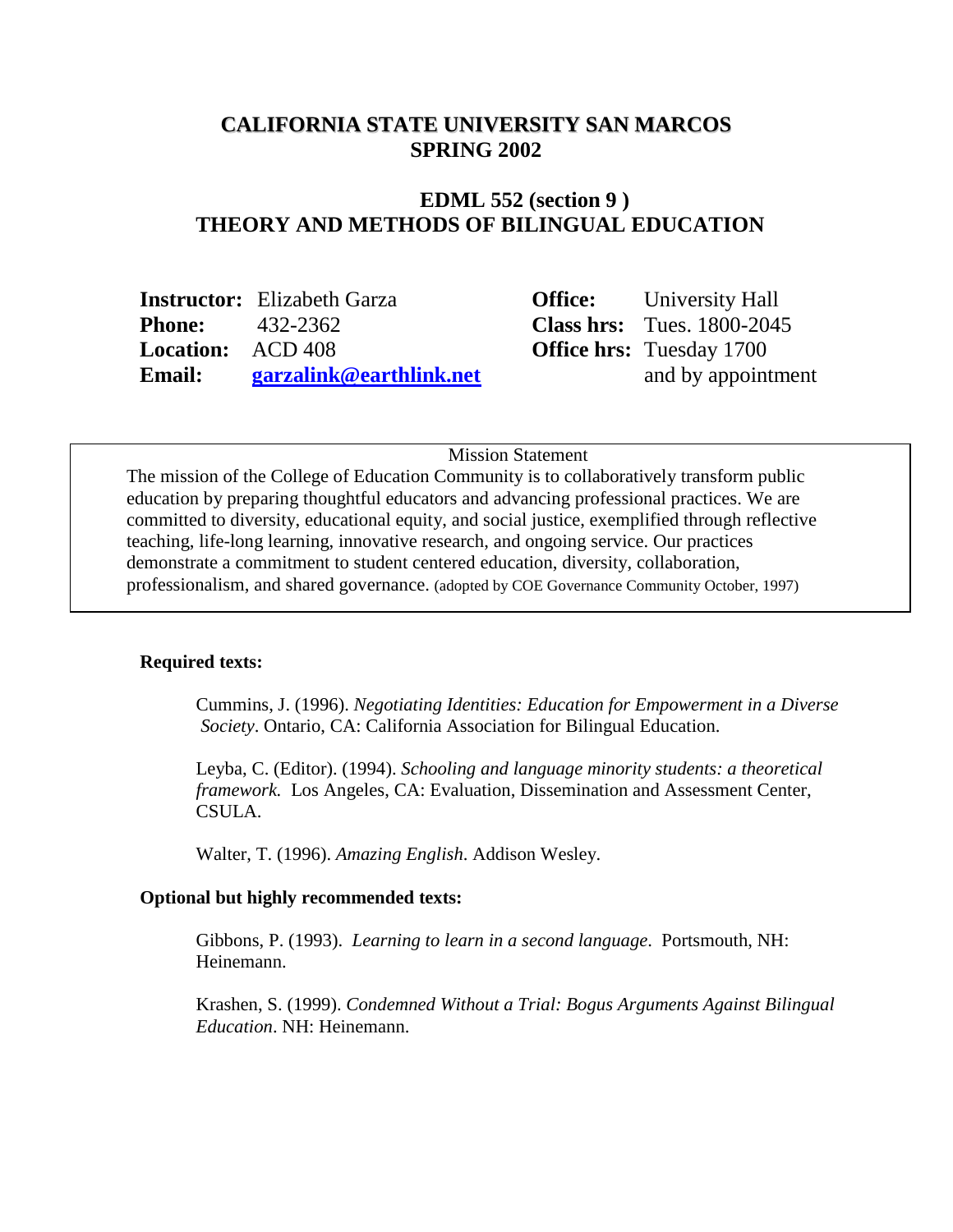# **EDML 552 THEORY AND METHODS OF BILINGUAL EDUCATION**

# **Course Description:**

This course is designed to facilitate the conceptual, strategic and methodological development of student teachers' pedagogical practices, aimed at helping bilingual, bicultural students succeed academically. The course will explore the implications of sociolinguistic and sociocultural competence for learning and instruction, the application of effective alternative instructional practices, the cultural aspects of English learners, effective English language development techniques and successful bilingual/multicultural education for language minority students.

#### **Course Objectives:**

- ~ Explain the basic terms, philosophies, problems, issues, history and practices related to the education of language minority persons in California and the US.
- $\sim$  Describe the most important goals of bilingual/multicultural education and the theoretical framework upon which bilingual education is founded.
- ~ Show the connections between bilingual education, ESL, and SDAIE methodologies.
- ~ Describe five different models of multicultural education and their implications for curriculum, instruction, and educational policy..
- ~ Demonstrate the use of confluent education techniques to develop an understanding of each individual student, create a more just and humane learning environment, and help students in their growth and development as human beings.

# **Outcomes and Standards:**

In this course emphasis is placed on learning outcomes (what you know and can demonstrate) rather than on inputs (putting in "seat time", meeting minimum criteria for assignments, checking off tasks and activities), and how these outcomes correspond to your potential to enhance student learning as a new teacher. This course is aligned with standards for the Cross-cultural Language and Academic Development (CLAD) endorsement, as articulated by the California Commission on Teacher Credentialing, and as approved by the faculty of the College of Education. Further consideration has been given to the alignment of standards for multicultural education as articulated by the National Council for Accreditation of Teacher Education (NCATE), the Interstate New Teacher Assessment and Support Consortium (INTASC), and the National Board for Professional Teaching Standards (NBPTS).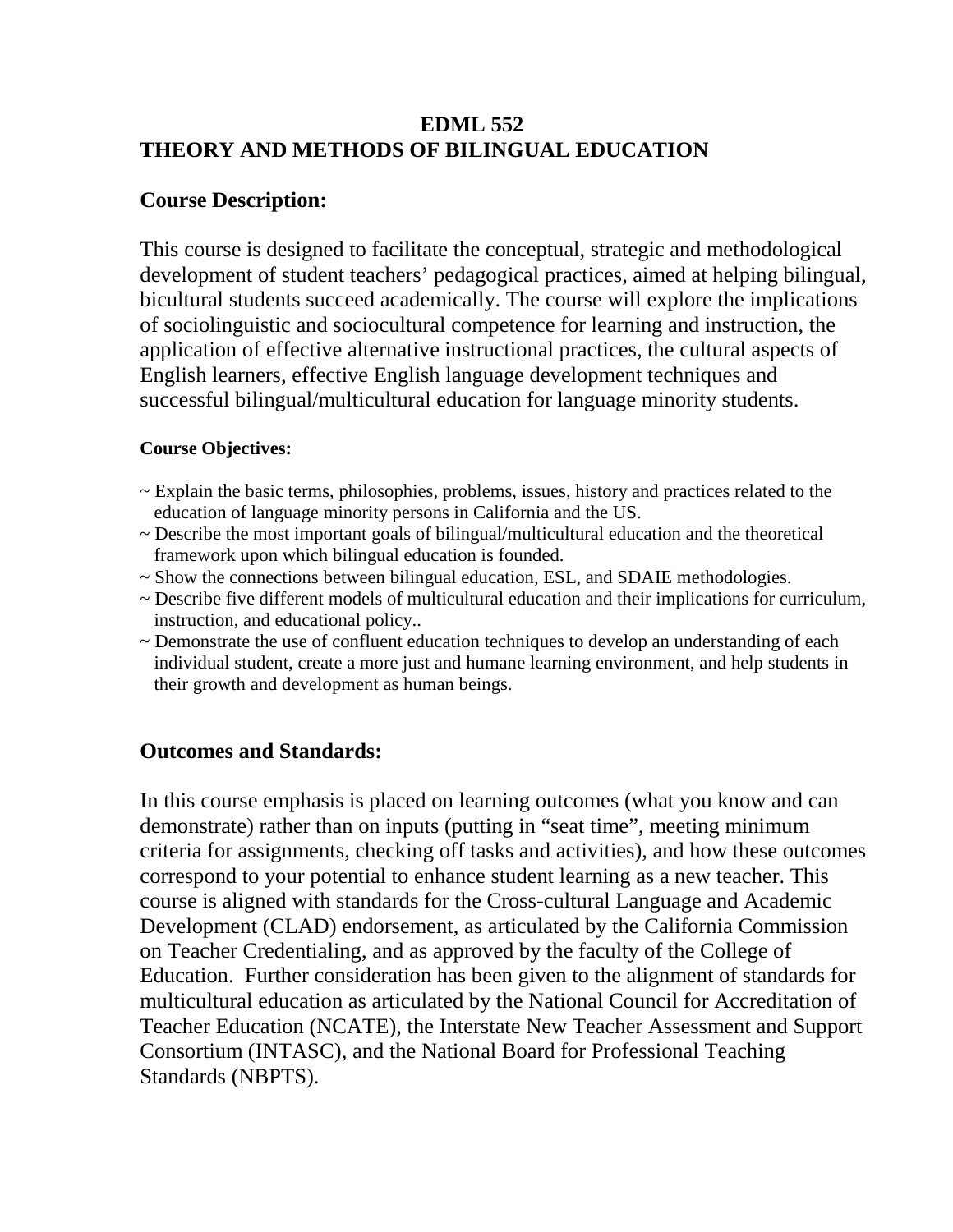#### **Expectations and Requirements :**

\* Students are expected to attend all 16 class sessions.

- \* Students are expected to be prepared for class…
	- by reading assigned materials before coming to class.
	- by bringing all due assignments to class.
	- by thinking reflectively about what they are learning.

\* Late assignments will not be accepted 3 class periods after the original due date.

\* All assignments should be typed (except designated journal formats).

### **Assignment Points:**

| Attendance/Participation                  | 80 points (5 points per class session) |
|-------------------------------------------|----------------------------------------|
| Journal                                   | 120 points (10 points per assignment)  |
| <b>SDAIE Mini Unit &amp; Presentation</b> | <b>200</b>                             |

**Grading Scale:** Percentages % of a total of 400 points

A+ (100%) B+ (89% to 88%) C+ (79% to 78%) D (69% to 51%) A (99% to 94%) B (87% to 84%) C (77% to 74%) F (50% and below) A- (93% to 90%) B- (83% to 80%) C- (73% to 70%)

**Grading Scale:** Point calculations for each percentage

|                                                                                 | A+ (400 points) B+(356 to 352) C+ (316 to 312) D (276 to 201) |                                                                                                                   |
|---------------------------------------------------------------------------------|---------------------------------------------------------------|-------------------------------------------------------------------------------------------------------------------|
|                                                                                 |                                                               | A $(399 \text{ to } 373)$ B $(351 \text{ to } 333)$ C $(311 \text{ to } 293)$ F $(200 \text{ and } \text{below})$ |
| A- $(372 \text{ to } 357)$ B- $(332 \text{ to } 317)$ C $(292 \text{ to } 277)$ |                                                               |                                                                                                                   |

### **Academic Honesty:**

It is expected that each student will do his/her own work, and contribute equitably to group projects and processes. If there is any question about academic honesty, consult the University Catalog.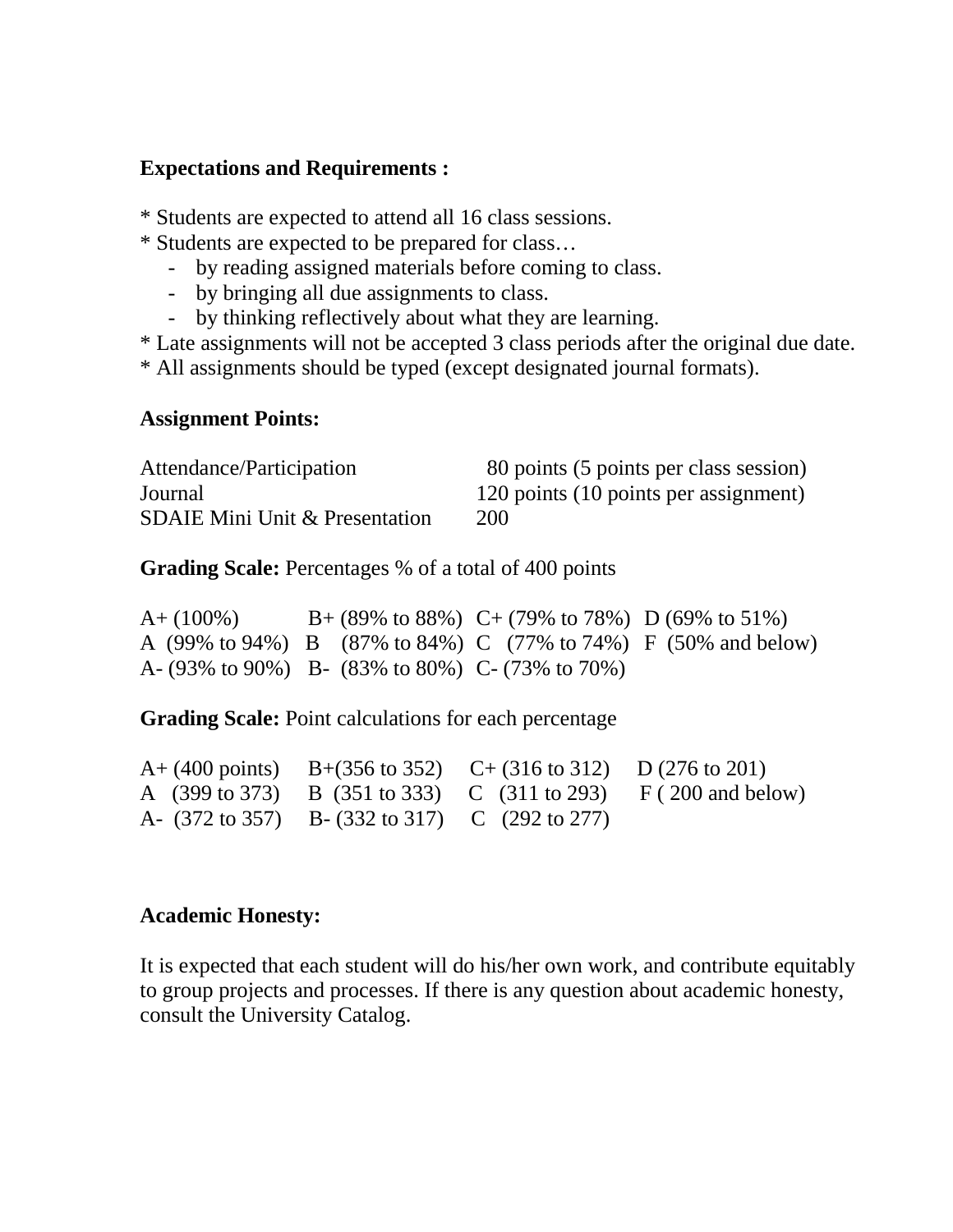Attendance Policy Adopted by the Governance Community of the COE on 12/19/97

Due to the dynamic and interactive nature of courses in the College of Education, all students are expected to attend all classes and participate actively. At a minimum, students must attend more than 80 % of class time, or s/he may not receive a passing grade for the course at the discretion of the instructor. Individual instructors may adopt more stringent attendance requirements. Should the student have extenuating circumstances, s/he should contact the instructor as soon as possible.

> Students are expected to attend every class session. Missing more than two classes will automatically prevent a student from achieving a grade of "A" and missing more than three classes will automatically prevent a student from receiving a passing grade in the class. Please notify instructor *in advance* of any absences preferably by e-mail.

# **Ability***:*

Every student has the right to equitable educational consideration and appropriate accommodation. Students having differing ability (mobility, sight, hearing, documented learning challenges, first language/English as a second language) are requested to contact the professor at the earliest opportunity. Every effort will be made to accommodate special need. Students are reminded of the availability of Disabled Student Services, the Writing Center, technology assistance in the computer labs, and other student support services available as part of reasonable accommodation for special needs students.

### **Appeals:**

Every student has the right to appeal grades, or appeal for redress of grievances incurred in the context of any course. Disputes may be resolved informally with the professor, or through the formal appeal process. For the latter, consult Dr. E. Oliver, Associate Dean.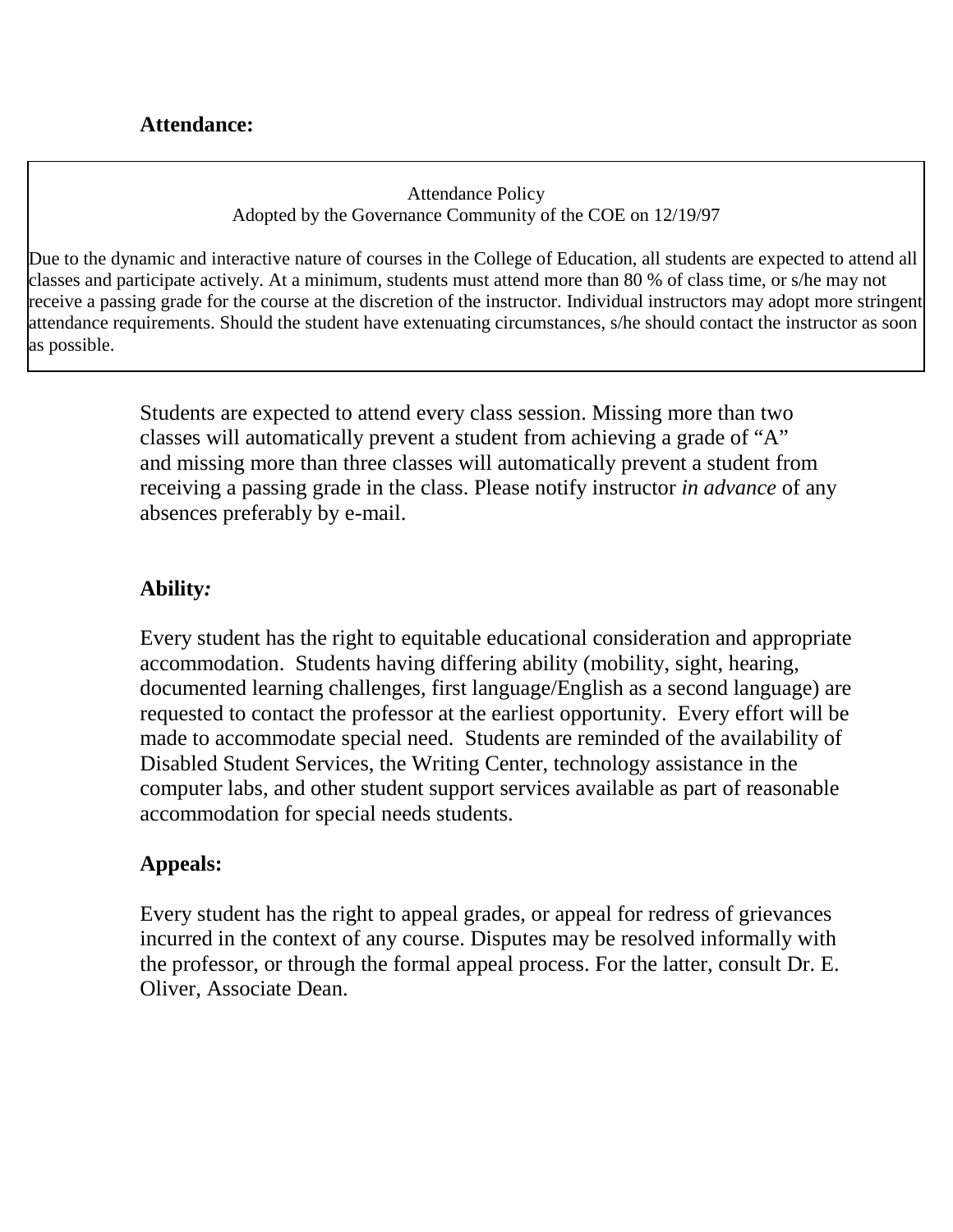### **Summary of Course Assignments**

# **Journal: The total assignment is worth 120 points.**

Journal assignments in this class are varied. Each one is directed toward involving the student in reflection on his/her thinking and development as a student teacher in response to course concepts encountered during class interactions, assigned readings and experiences within schools and the educational community.

Effective journals are practical in nature, **connecting** course content with teaching experiences and observations, expressing ones ideas, opinions, questions and concerns, relating to one's life as a teacher.

For further information on Journal assignments see both the syllabus and the attachment entitled "Journal Assignment Log." Electronic journals encouraged.

# **SDAIE Mini Unit and Presentation: The total assignment is worth 200 points**.

The SDAIE Mini Unit and Presentation give students an opportunity *to demonstrate* their understanding of modifying curriculum and instruction to provide quality, standard-based, and effective learning experiences for students who are English language learners (ELL). The SDAIE Mini Unit consists of two lessons: A pre-designed lesson that must be modified to incorporate SDAIE strategies and a follow-up lesson that students design with an emphasis on employing the concepts, strategies and methods taught in this course to improve the educational experiences for ELL students. After completing them, students select one of the lessons to be presented to the class in an instructional format. Finally, students must write a reflective piece on the development of their thinking through the course of this assignment.

For further information on the SDAIE Mini Unit and Presentation assignments see both the syllabus and the attachment entitled "SDAIE Assignment Check List."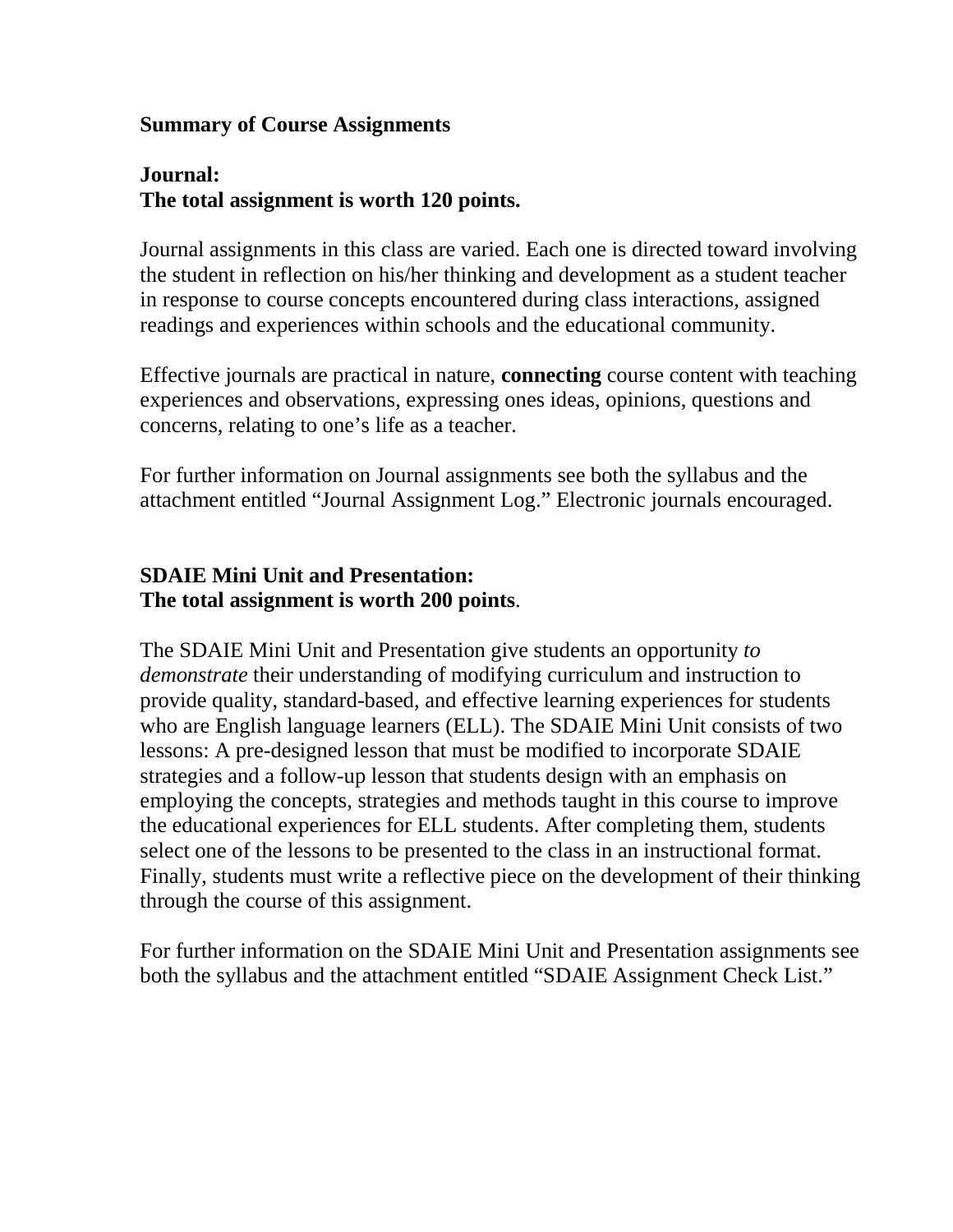In 1992, the College of Education voted to infuse Cross-cultural, Language and Academic Development (CLAD) competencies across the curriculum. The CLAD competencies are attached here and the competencies covered in this course are highlighted.

| <b>PART 1: LANGUAGE</b><br><b>STRUCTURE</b>                                                                                                     | <b>PART 2: METHODOLOGY</b><br>OF BILINGUAL, ENGLISH                                                                         | PART 3:<br><b>CULTURE</b>                                                                           |
|-------------------------------------------------------------------------------------------------------------------------------------------------|-----------------------------------------------------------------------------------------------------------------------------|-----------------------------------------------------------------------------------------------------|
| <b>AND</b>                                                                                                                                      | <b>LANGUAGE DEVELOPMENT,</b>                                                                                                | <b>AND</b>                                                                                          |
| <b>FIRST- AND SECOND-</b>                                                                                                                       | <b>AND</b>                                                                                                                  | <b>CULTURAL DIVERSITY</b>                                                                           |
| <b>LANGUAGE DEVELOPMENT</b>                                                                                                                     | <b>CONTENT INSTRUCTION</b>                                                                                                  |                                                                                                     |
| I. Language Structure and Use:                                                                                                                  | I. Theories and Methods of Bilingual                                                                                        | <b>Culture</b>                                                                                      |
| <b>Universals and Differences</b><br>(including the structure of English)                                                                       | <b>Education</b>                                                                                                            |                                                                                                     |
| A. The sound systems of language<br>(phonology)                                                                                                 | A. Foundations                                                                                                              | A. Definitions of culture                                                                           |
| <b>B.</b> Word formation (morphology)                                                                                                           | B. Organizational models: What works for<br>whom?                                                                           | <b>B.</b> Perceptions of culture                                                                    |
| C. Syntax                                                                                                                                       | C. Instructional strategies                                                                                                 | C. Intragroup differences (e.g., ethnicity,<br>race, generations, and micro-cultures)               |
| <b>D.</b> Word meaning (semantics)                                                                                                              | II. Theories and Methods for Instruction In<br>and Through English                                                          | <b>D.</b> Physical geography and its effects on<br>Culture                                          |
| E. Language in context                                                                                                                          | A. Teacher delivery for both English language<br>development and content instruction                                        | E. Cultural congruence                                                                              |
| F. Written discourse                                                                                                                            | <b>B.</b> Approaches with a focus on English                                                                                | II. Manifestations of Culture: Learning                                                             |
|                                                                                                                                                 | language development                                                                                                        | <b>About Students</b>                                                                               |
| G. Oral discourse                                                                                                                               | C. Approaches with a focus on content area<br>instruction (specially designed academic<br>instruction delivered in English) | A. What teachers should learn about<br>their students                                               |
| H. Nonverbal communication                                                                                                                      | D. Working with paraprofessionals                                                                                           | <b>B.</b> How teachers can learn<br>about their students                                            |
| II. Theories and Factors in First- and<br><b>Second-Language Development</b>                                                                    | III. Language and Content Area<br><b>Assessment</b>                                                                         | B. How teachers can use what they learn<br>about their students (culturally<br>responsive pedagogy) |
| A. Historical and current theories and<br>models of language analysis that have<br>implications for second-language<br>development and pedagogy | A. Purpose                                                                                                                  | <b>II. Cultural Contact</b>                                                                         |
| <b>B.</b> Psychological factors affecting first-<br>and second-language development                                                             | <b>B.</b> Methods                                                                                                           | A. Concepts of cultural contact                                                                     |
| C. Socio-cultural factors affecting first-<br>and second-language development                                                                   | C. State mandates                                                                                                           | <b>B.</b> Stages of individual cultural contact                                                     |
| D. Pedagogical factors affecting first- and<br>second-language development                                                                      | <b>D.</b> Limitations of assessment                                                                                         | C. The dynamics of prejudice                                                                        |
| E. Political factors affecting first- and<br>second-language development                                                                        | E. Technical concepts                                                                                                       | D. Strategies for conflict resolution                                                               |

#### **CROSSCULTURAL, LANGUAGE, AND ACADEMIC DEVELOPMENT (CLAD) COMPETENCIES.**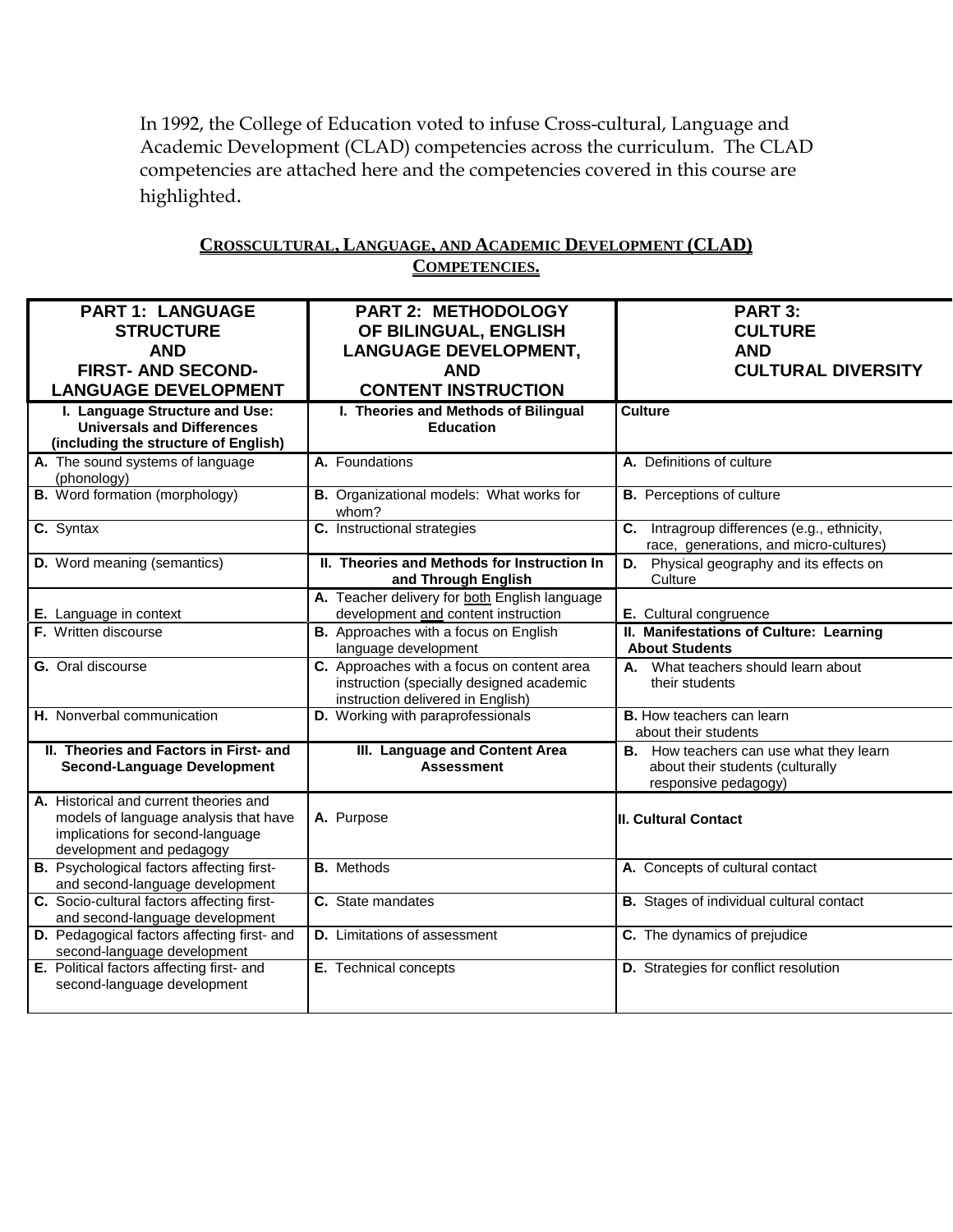| <b>DATE</b>       | <b>TOPIC</b>                               | <b>READINGS</b>                                                          |
|-------------------|--------------------------------------------|--------------------------------------------------------------------------|
| <b>Session 1</b>  | <b>Cultural Competence</b>                 | <b>Amazing English - Pages 1 -11</b>                                     |
| Feb 5             | <b>Getting to Know the Learner</b>         | <b>Learning to Learn in L2</b> – Chapter One                             |
|                   |                                            | Journal Assignments: See Journal Assignment Log                          |
|                   |                                            |                                                                          |
|                   |                                            |                                                                          |
| <b>Session 2</b>  | <b>Empowering ELL Students</b>             | <b>Amazing English - Pages 12 -16</b>                                    |
| Feb 12            |                                            | <b>Negotiating Identities Pages 1-8, 12-20, 202, 205-214,</b><br>304-305 |
|                   |                                            | Journal Assignment Due: See Log                                          |
|                   |                                            |                                                                          |
| <b>Session 3</b>  | <b>Communicative Competence</b>            | Amazing English - Pages 18-27 (part of chpt 2)                           |
| <b>Feb 19</b>     | <b>Language Proficiency</b>                | <b>Negotiating Identities - Chapter Three</b>                            |
|                   | <b>Reflecting on Interviews (Journals)</b> | Journal Assignment Due: See Log                                          |
|                   |                                            |                                                                          |
| <b>Session 4</b>  | L2 Acquisition (5 Hypothesis)              | Amazing English - Pages 27-41 (part of chpt 2)                           |
| <b>Feb 26</b>     | <b>Communicative Approaches</b>            | SchoolingFramework - Pages 52-62, 87-98                                  |
|                   | <b>Talking, Interacting, Communicating</b> | (Optional) Learning to Learn in $L2$ – Chapter Three                     |
|                   |                                            | Journal Assignment Due: See Log                                          |
|                   |                                            |                                                                          |
| <b>Session 5</b>  | ESL, ELD                                   | Amazing English - Page 25, 31-38, 91                                     |
| March 5           | The role of L1                             | Schooling  Framework - 190-194, 198-199                                  |
|                   | <b>The Concept of Transfer</b>             | (Optl)Learning to Learn in L2 - Pages 61-62, 66-69                       |
|                   |                                            | (Optl)Condemned without a Trial - Pages 11-21                            |
|                   |                                            | Journal Assignment Due: See Log                                          |
| <b>Session 6</b>  | <b>Academic Language Learning</b>          | <b>Negotiating Identities – Chapter Five</b>                             |
| Mar <sub>12</sub> | <b>Language and Content Objectives</b>     | (optl)Learning to Learn in $L2$ – Chapter 2                              |
|                   |                                            | Journal Assignment Due: See Log                                          |
|                   |                                            |                                                                          |
| <b>Session 7</b>  | <b>Introducing SDAIE</b>                   | <b>Amazing English - Chapter Four</b>                                    |
| Mar 19            | <b>Scaffolding and Learning Strategies</b> | SchoolingFramework - Pages 99-104                                        |
|                   | <b>Explanation of Mini Unit Assignment</b> | Journal Assignment Due: See Log                                          |
|                   |                                            |                                                                          |
| <b>Session 8</b>  | <b>Additive Bilingualism Enrichment</b>    | <b>Negotiating Identities</b> – Pages 162-176                            |
| <b>Mar 26</b>     | The Importance of L1 Development           | (Optl)Learning to Learn in $L2$ – Chapter 6                              |
|                   |                                            | Journal Assignment Due: See Log                                          |
|                   |                                            |                                                                          |
|                   |                                            |                                                                          |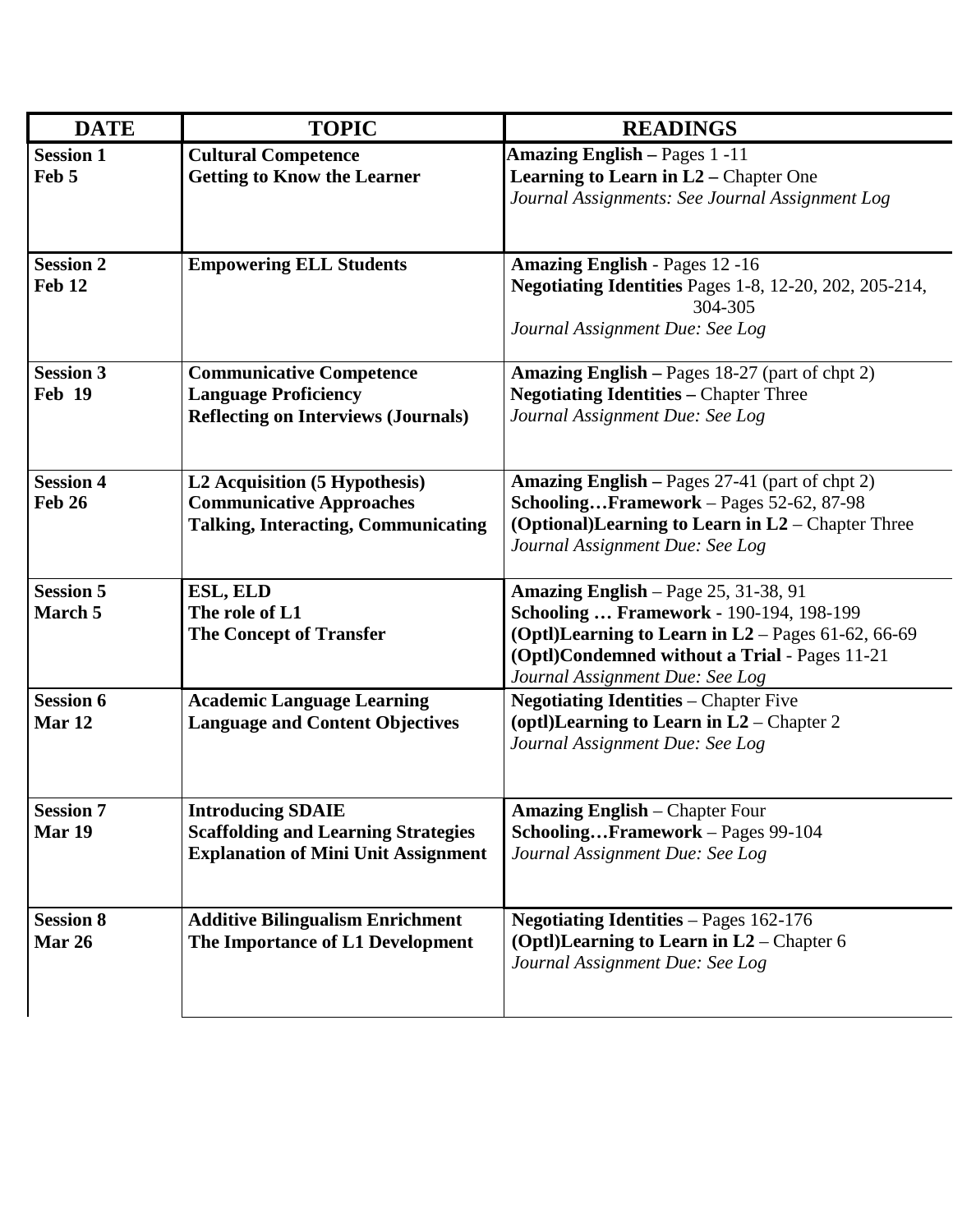| <b>Session 9</b><br>Apr 9   | <b>Bilingual Education: History, Politics</b>                                                                                                                | <b>Negotiating Identities – Chapter 9</b><br>SchoolingFramework - Pages 47-51, 62-73<br>(Optl)Condemned Without a Trial - Chapter 4<br>Journal Assignment Due: See Log                    |
|-----------------------------|--------------------------------------------------------------------------------------------------------------------------------------------------------------|-------------------------------------------------------------------------------------------------------------------------------------------------------------------------------------------|
| <b>Session 10</b><br>Apr 16 | <b>Bilingual Instructional Models</b><br><b>Research on Effectiveness</b>                                                                                    | <b>Handouts</b><br>Negotiating Identities - Pages 159-162, 176-185<br>Journal Assignment Due: See Log                                                                                     |
| <b>Session 11</b><br>Apr 23 | <b>Reading/Writing/Literacy Devlopment</b><br><b>L2 Literacy and Biliteracy</b>                                                                              | <b>Schooling Framework</b> - Pages 104-121, 168-181<br><b>Negotiating Identities - Chapter Four</b><br>(Optl)Learning to Learn in L2 – Chapter 7 and 9<br>Journal Assignment Due: See Log |
| <b>Session 12</b><br>Apr 30 | <b>Teacher-Parent Relationships that</b><br><b>Support Bilingual/Bicultural Students</b><br><b>Sociocultural Factors in Learning</b><br><b>Guest Speaker</b> | Negotiating Identities - Pages 7-8, 214-216, 315<br>(Optl)Learning to Learn in $L2$ – Chapter 10<br>Journal Assignment Due: See Log                                                       |
| <b>Session 13</b><br>May 7  | <b>Assessment and ELL Students</b>                                                                                                                           | <b>DUE DATE: Journal</b><br><b>DUE DATE: SDAIE Lessons</b><br><b>Amazing English</b> – Pages 96-104<br><b>Negotiating Identities -Pages 223-225</b><br>Journal Assignment Due: See Log    |
| Session 14<br>May 14        | <b>Proposition 227 and SEI</b><br><b>SDAIE Presentations</b>                                                                                                 | <b>DUE DATE: Presentation</b>                                                                                                                                                             |
| <b>Session 15</b><br>May 21 | <b>SDAIE Presentations</b>                                                                                                                                   | <b>DUE DATE: Presentation</b>                                                                                                                                                             |

| <b>Session 16</b><br>May $28$ | <b>Debrief of Course</b><br><b>Evaluations</b> | <b>Assignments Returned</b> |
|-------------------------------|------------------------------------------------|-----------------------------|
|                               |                                                |                             |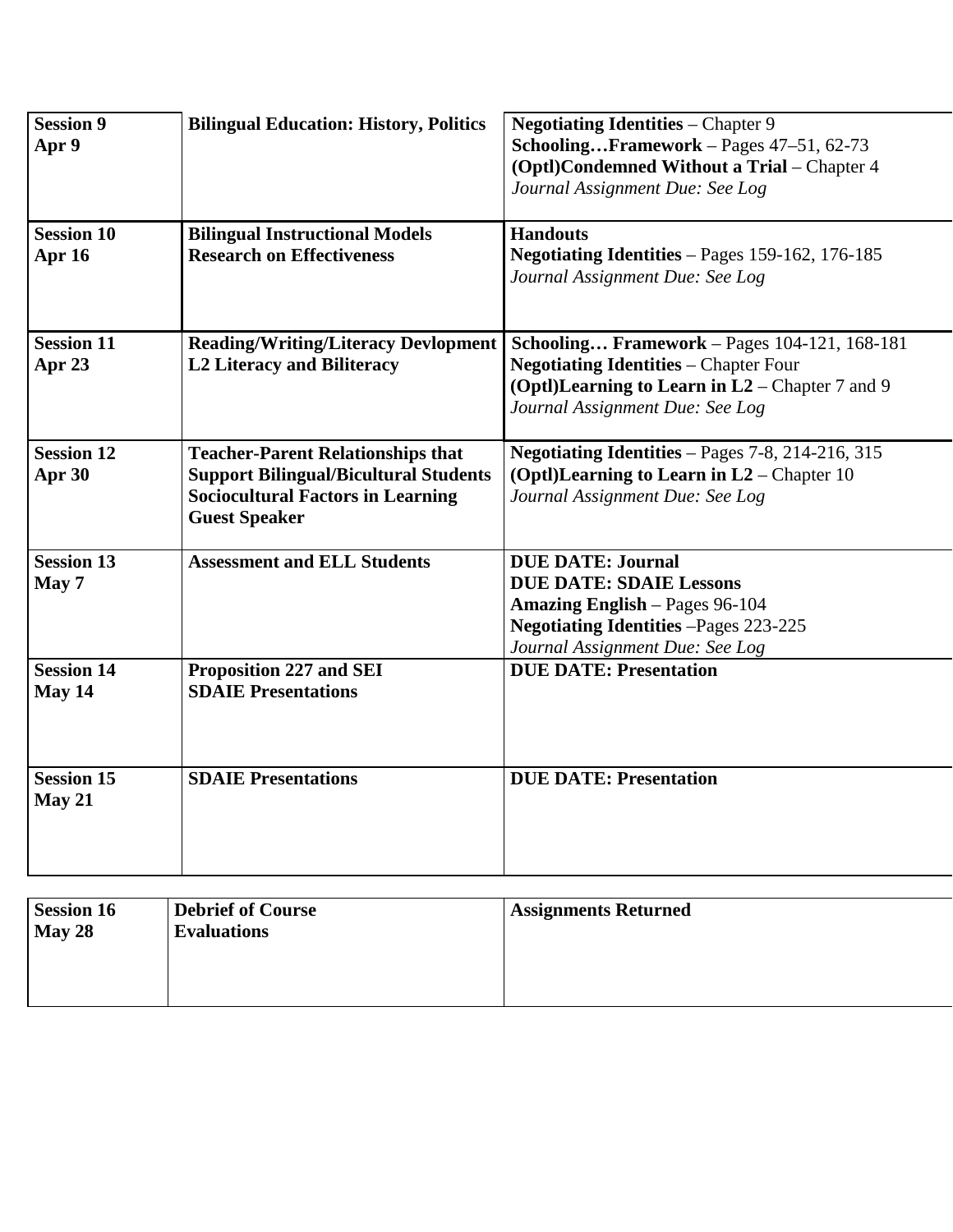### **SDAIE ASSIGNMENT CHECKLIST (200 pts total)**

- **[ ] I've selected a pre-designed lesson from the listed options.**
- **[ ] (50 pts total) I've modified the pre-designed lesson for SDAIE.**

#### **[ ] (75 pts total) I've created a follow-up SDAIE lesson which includes all parts:**

- [ ] Objectives:
	- (5 pts) Content objective(s)
	- (5 pts) Language objective(s)
	- (5 pts) Learning strategy objective(s)
- [ ] Key Vocabulary
	- (5 pts) Content Obligatory
	- (5 pts) Content Supportive
- [ ] (5 pts) SDAIE Materials
- [  $\vert$  (5 pts) SDAIE Lesson Preview and Introduction
	- (5pts) Highlight and explain the SDAIE strategies.
- [  $\vert$  (5 pts) SDAIE Lesson Presentation
	- (5pts) Highlight and explain the SDAIE strategies.
- [ ] (5 pts) SDAIE Lesson Practice
	- (5pts) Highlight and explain the SDAIE strategies.
- [ ] (5 pts) SDAIE Lesson Review
	- (5pts) Highlight and explain the SDAIE strategies.
- [  $\mid$  (5 pts) Describe the Embedded Assessments.
- **[ ] (25 pts total) I've presented one of my SDAIE lessons in class.**
	- [ ] (10 pts) Implementation of scaffolding techniques for comprehensible input
	- [  $(10 \text{ pts})$  Responsiveness to students' cultures, lived experience, prior knowledge
	- [  $\mid$  (5 pts) Use of visual, experiential and interactive activities
- **[ ] (50 pts total) I've completed a reflective essay that answer all 5 questions:** 
	- [ ] (5 pts) What new developments are occurring in **your thinking** about teaching?
	- [  $\vert$  (5 pts) How has your instructional planning and practice changed?
	- [ ] (5 pts) What do you believe are **your** areas of **strength** in planning and implementing SDAIE lessons.
	- [ ] (5 pts) What do you believe are **your** areas in **need** of development in planning and implementing SDAIE lessons?
	- [ ] (30 pts) How does your mini-unit address the following **6 criteria**?
- 1. How does the lesson use scaffolding techniques to create comprehensible input?
- 2. How does the lesson present content in context and utilize visual and experiential approaches to instruction?
- 3. How does each lesson take into consideration the varying English proficiencies of language minority students?
- 4. How do the lesson strategies incorporate group collaboration, cooperative learning activities, peer assistance, or other work group techniques?
- 5. How does the lesson incorporate the culture, lived experiences, and if possible, the language of the students?
- 6. How is the lesson challenging and not watered down?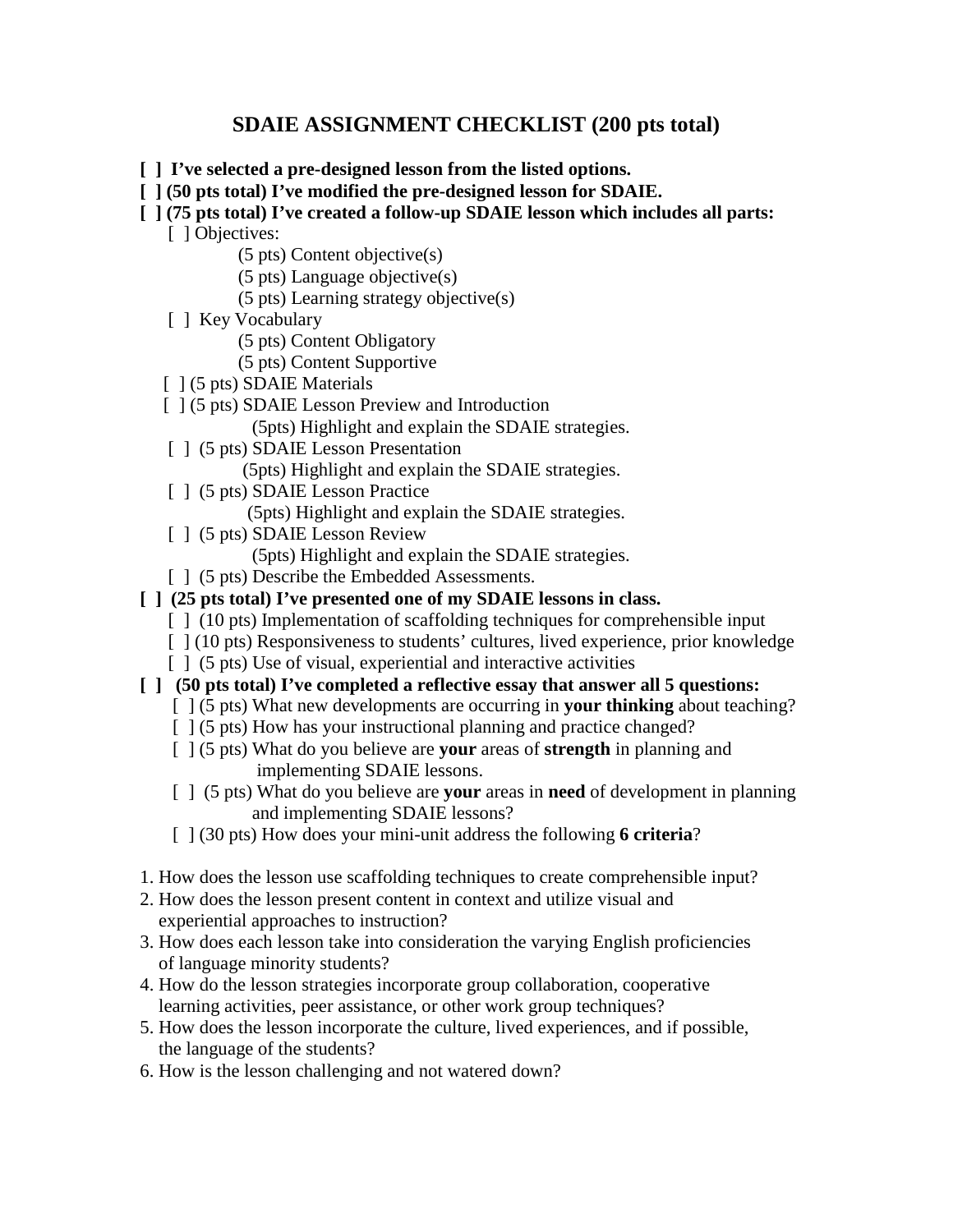#### **The completed JOURNAL is worth 120 points.**

Journal assignments in this class are varied. Each one is directed toward involving the student in reflection on his/her thinking and development as a student teacher in response to course concepts encountered during class interactions, assigned readings and experiences within schools and the educational community. Effective journals are practical in nature, **connecting** course content with teaching experiences and observations, expressing ones ideas, opinions, questions and concerns, relating to one's life as a teacher. ELECTRONIC journals encouraged.

| <b>SESSION ASSIGNED</b> | <b>DUE DATE</b>    | <b>TOPIC</b>                                               |
|-------------------------|--------------------|------------------------------------------------------------|
| <b>Session 1</b>        | <b>Feb 12</b>      | <b>Reflections: my</b><br>culture<br><b>Plan interview</b> |
| <b>Session 2</b>        | <b>Feb 19</b>      | <b>Interview and</b><br><b>Reflections</b>                 |
| <b>Session 3</b>        | <b>Feb 26</b>      | <b>Creative writing</b><br>reflecting on language          |
| <b>Session 4</b>        | March 5            | <b>Graphic Organizer of</b><br>content & observaxn         |
| <b>Session 5</b>        | March 12           | "transfer" and my<br>teaching                              |
| <b>Session 6</b>        | <b>March 19</b>    | <b>Reflect: analogy</b><br>clear/frosted window            |
| <b>Session 7</b>        | March 26           | <b>Reflect: SDAIE</b><br>observe and question              |
| <b>Session 8</b>        | <b>April 9</b>     | <b>Reflect: Gaarder</b><br>analogy/ blue window            |
| <b>Session 9</b>        | April 16           | <b>Choice: seminars</b><br>and course concepts             |
| <b>Session 10</b>       | April 23           | <b>Reflect: my thinking</b><br>about bilingual ed.         |
| <b>Session 11</b>       | <b>April 30</b>    | WWW: use the net                                           |
| <b>Session 12</b>       | May 7              | <b>Reflect: Guest</b><br><b>Speaker's comments</b>         |
|                         | <b>JOURNAL DUE</b> |                                                            |

# **JOURNAL ASSIGNMENT LOG**